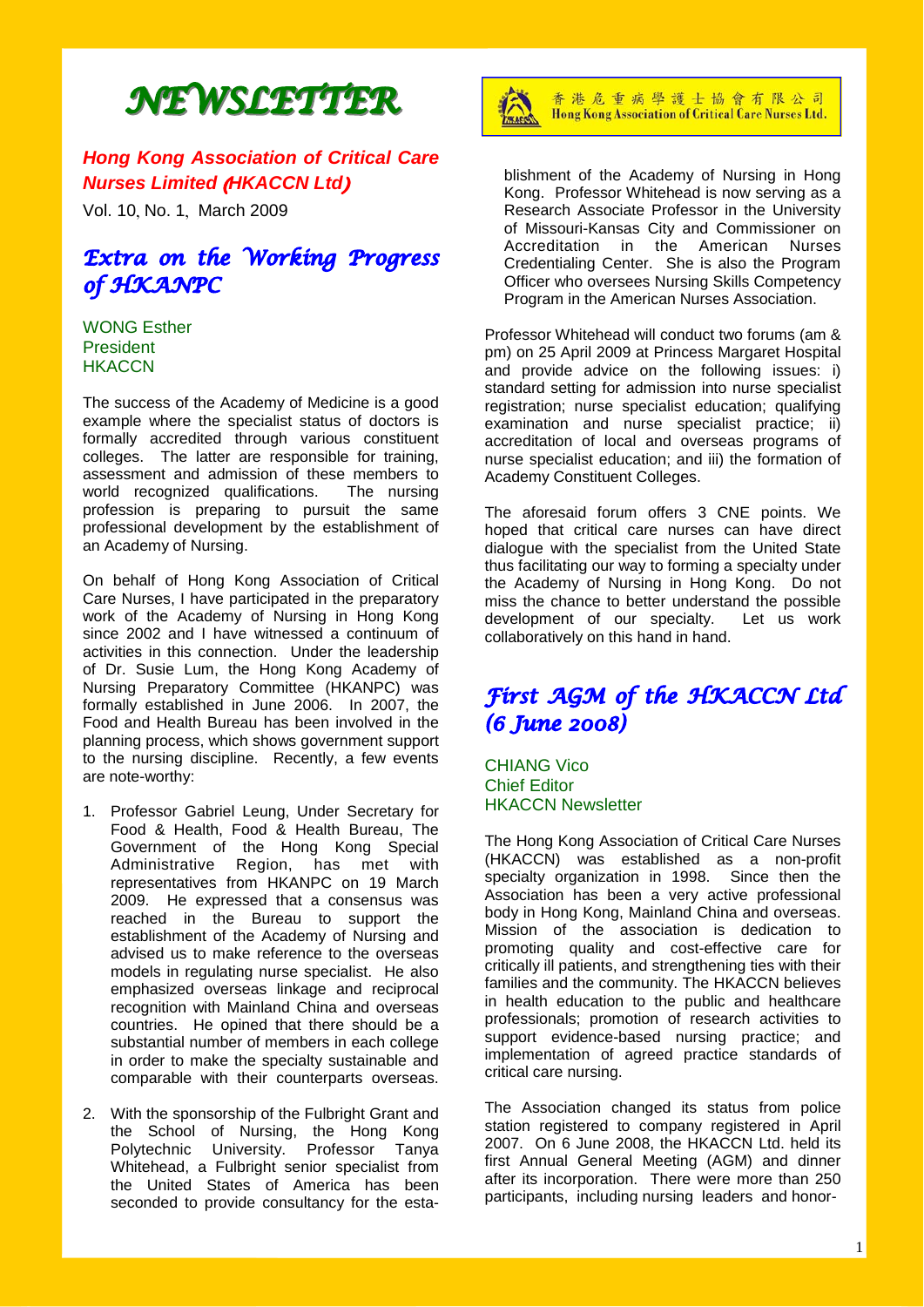able guests, who attended the meeting and enjoyed the dinner. There were also more than 15 industrial partners who sponsored the event. Furthermore, it was our great pleasure that Mr. Anthony Wu, Chairman of the Hospital Authority, delivered a very encouraging keynote speech entitled "Critical care nurses: The public expectation" for our members during the dinner (full content of the speech published in this issue of Newsletter). Dr. Susie Lum, Chief Manager (Nursing), HA and Dr. Vico Chiang, Teaching Consultant, HKU also conducted a seminar on the issues of preparing for the establishment of the Hong Kong Academy of Nursing (HKAN) and experiences of other countries on their ways to accreditation for critical care respectively. It was a very enjoyable and meaningful evening to celebrate the first year of successful works after incorporation of HKACCN.



Board Directors pictured with honorable guests and advisers at the 1<sup>st</sup> AGM

During the year 2007 – 2008, apart from the work of education and promotion of critical care nursing in Hong Kong, HKACCN collaborated with a number of provincial governments and nursing organizations in Mainland China to conduct structured basic and enhanced critical nursing care courses for nurses in the Mainland, e.g. Jilin University and Jilin Nurses' Association, and ChongQing province, etc. Starting from 2007, the Association works with Laerdal CPR Training Center to create a platform for all health care professionals in Hong Kong and Mainland China to acquire the international qualifications of both Basic and Advanced Cardiac Life Support (BLS & ACLS). A Memorandum of Understanding (MOU) with Laerdal International Training Office (ITO) of the American Heart Association was signed in the AGM for this co-operation.

As a member of the Hong Kong Academy of Nursing Preparatory Committee (HKANPC), the Association also actively involved in the establishment of HKAN during the previous year, and will continue to contribute to the work of HKANPC.

Ms. Esther Wong, founding President of the incorporated HKACCN, has successfully led the Association for one year after incorporation. Under her leadership, the Association collaborates closely with more professional organizations in terms of

training for nurses, particularly in the development of the professional and academic qualification of the specialty. And in the international arena, the Association will continue to work hard and be visible in representing critical care nurses in Hong Kong and share the achievement with the members of World Federation of Critical Care Nurses (WFCCN) in other countries. We look forward to another year of work of the HKACCN.

# *Congratulations to the successful Congratulations the successful completion of our 1 completion of our 1stst AGM!!*

# 香港危重病學護士協會有限公司 第一次會員大會暨周年聚餐 醫院管理局主席胡定旭先生講辭

黃(綺馨)會長、各位嘉賓、各位同事、各位朋友:

首先非常多謝黃會長(Esther)的邀請。Esther以前是我 們醫管局的同事,危重病學對病人又很重要,我當 然唔會「托手踭」。你們請我講的題目係「公眾對 危重病學護士的期望」,我加入醫管局超過8年,接 觸不少病人同護士,知道他們的需要,所以,我講 這個題目,可以和各位分享一下我這幾年來的觀察 和心得。

醫管局有兩萬護士大軍,護士絕對是醫管局的中流 砥柱。危重病學護士包括急症室護士、深切治療科 護士和手術室護士。很多人都知道,他們對公眾而 言是非常重要的。可是公眾對危重病學護士有什麽 期望呢?



**STETT MELLETOWN TRACTERATION** 

Chairman Anthony Wu, Professor Peng Gan-Yi (彭剛藝教授) & Ms Esther Wong pictured with ICU nurses who were clinical mentors of Mainland nurses in HK

### 公眾對急症室護士的期望

首先,急症室的病人一般都要盡快處理,而他們的 情況每個也不同,有車禍受傷的,有食錯東西的, 可以說不同的奇難雜症都有。病人入到急症室之後 ,急症室護士需要即時分析, 評估病人的情況, 再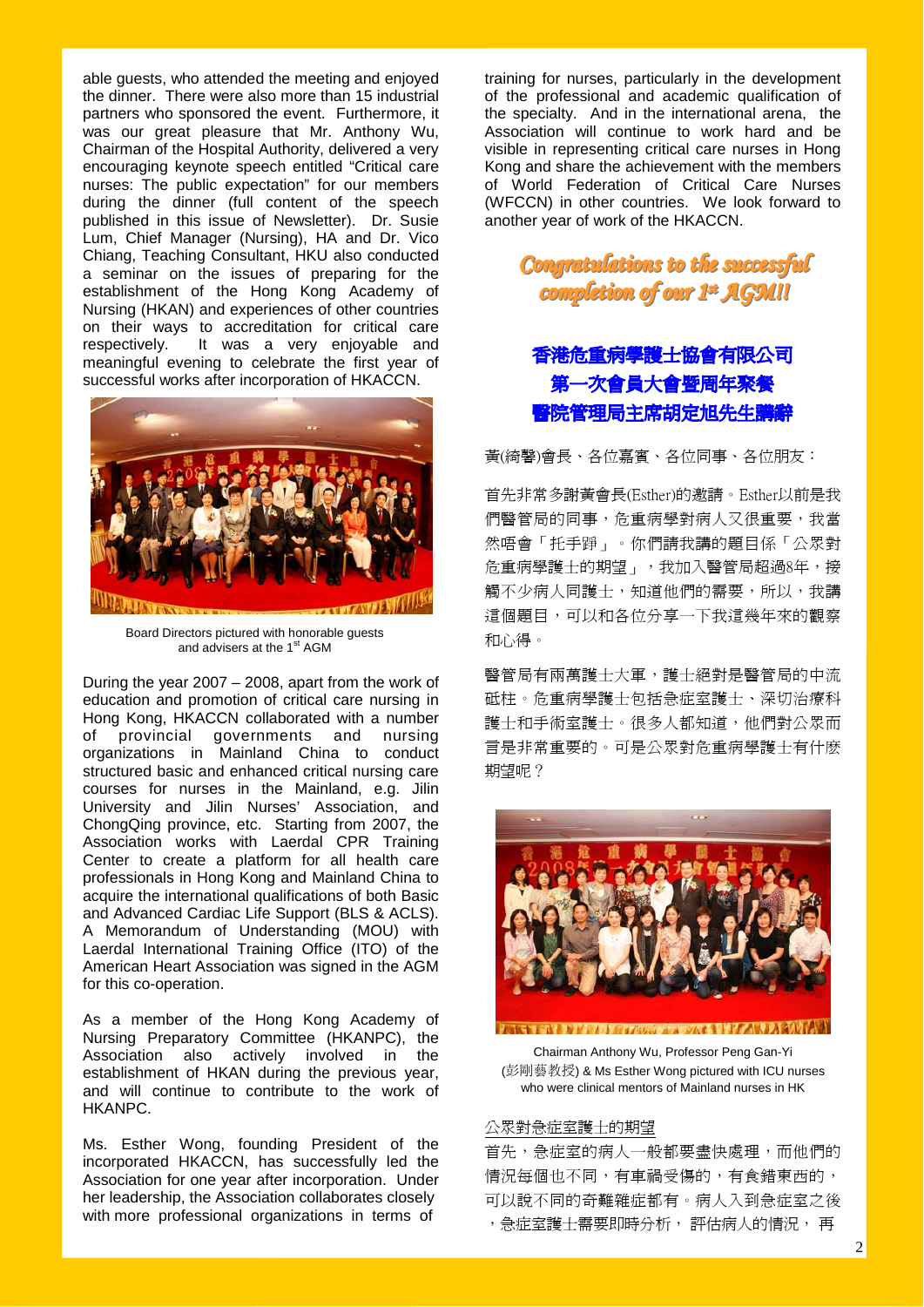決定他們需要什麽治療。所以,急症室護士需要有 鎮定和冷靜的頭腦,才可以做到臨危不亂。

除此之外,急症室護士還要觀察入微。原因是很多 時病人的病情並不明顯,又或者不願意透露受傷的 原因和經過。在這種情況之下,急症室護士就要憑 經驗和觀察力,無論直接問清楚或去旁敲側擊,都 要找出真正之原因。

急症室有分流制度,會首先處理情況較危急的病人 。所以,急症室護士要能夠果斷作出決定,才可以 按緩急輕重將病人分流。遇到需要隔離的病人,例 如發燒之病人,就要即時隔離他們,以免影響其他 病人。

另一方面,急症室護士還要有良好的溝通技巧。進 入急症室的病人和他們的家人通常都會很擔心,在 這個時候急症室護士需要很細心向他們解釋病人的 情況,他們才明白病人將會接受什麽治療,同時安 慰他們,使他們不用太擔心。

急症室是醫院最繁忙的部門之一,有些時侯急症室 護士放假都可能要回到醫院裏幫手,真是少一點責 任心和工作熱誠也不能。

### 公眾對深切治療科護士的期望

至於深切治療科,病人極度嚴重危殆,很多時候也 不能說話,不能夠表達自己的感受,所以深切治療 科護士們的專業知識和操守兩方面都要有更加高之 水平。

為何我這樣說呢?原因是深切治療科護士需要單對 單去照顧病人,誇張一點兒說句,對病人而言,他 們的生命就在深切治療科的醫護人員手上。所以深 切治療科護士絕對需要有很高的專業操守,才可以 得到病人同和他們親友的信任。

至於說深切治療科護士要有很豐富的專業知識,原 因是深切病房病人的病也不是一般的病,照顧他們 和照顧普通病人是很不同的事情,要資深的護士才 可以勝任。

和急症科護士一樣,深切治療科護士亦需要良好的 判斷力,簡單如家屬可不可以探望病人,都由深切 治療科護士根據病人的情況來造決定。

我之前說過深切病房病人的病不是一般的病,所以 病人家屬都會期望護士可以教導他們,例如照顧病 人時要注意什麽,又或者怎樣去接受家人有重病這 件事情。

### 公眾對手術室護士的期望

至於手術室護士,他們更加要發揮「全人照顧」的 精神。需要做手術的病人見得最多的人可能就是護 士,因為在手術前,護士要負責安排一切,與及安 慰病人;手術後,病人張開眼晴後第一個見到的人 也是護士。如果手術室護士可以給與病人一份信心 ,對病人的康復和心理都有絕對的幫助。

此外,可以在手術室裏面做得醫生的左右手,手術 室護士之專業訓練和水平一定要有一定的情度。當 然,他們更加要膽識過人,否則看不慣血淋淋的手 術場面真是會令人驚恐。我們很熟悉的Susie(Dr Lum)用「敢死隊」這個字眼來形容手術室護士,不 過如果是我,我會加多一個形容詞,叫他們做「神 勇敢死隊」。

### 結語

危重病學護士對病人固然重要,「危重病學護士協 會」的貢獻亦不相伯仲。我知道協會每年都為香港 甚至內地的護士舉辦很多不同之培訓,對培育下一 代危重病學護士付出了很多力。有些培訓課程還會 與醫管局合作,我期望在將來能夠與他們有更多的 合作機會,一同培育更多的危重病學護士,最終令 廣大的市民受益。 多謝各位。

## *The Road to Critical Care Accreditation: What have other countries achieved?*

(Original talk delivered in the 1<sup>st</sup> AGM on 6 June 2008)

CHIANG Vico Chief Editor HKACCN Newsletter

Dear President Wong, guests, colleagues and friends,

It is my great pleasure and honour tonight to have a chance to share with you some knowledge and experience I have regarding what other developed countries have achieved in their ways to establish a system of critical care nursing accreditation and nursing specialization.

During the 80s' and early 90s', there has been a debate in whether nursing should advance its professionalization by specialization or remaining generalized in the nursing practice. And as you have been aware of up to this time nursing in many countries has chosen to be specialized for its road of professionalization. The first few nursing specialties established in the USA were obstetrics,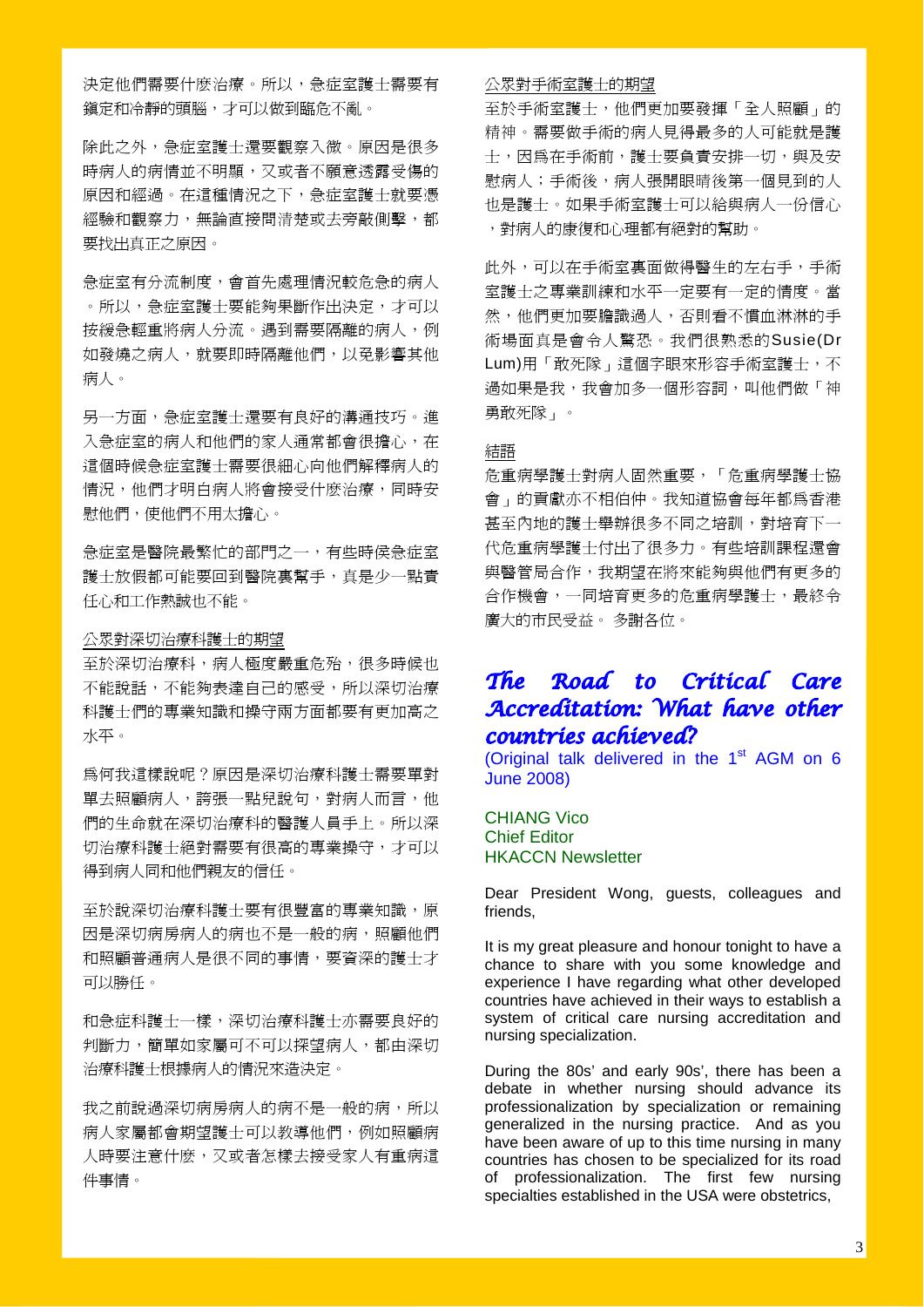surgical and OT during the 1890s. Who do we nurses believe are ultimately benefited out of our professionalization and specialization in Hong Kong then? The answer is clear – the society and residents of Hong Kong as a whole.

The recent attempt by nurses to establish the Hong Kong Academy of Nursing (HKAN) has been a great step in Hong Kong to achieve a better accreditation system of nursing specialization. The aim of HKAN is to regulate "practices of advanced practice nurses to safe-guard the society's right to receive safe and quality health care services" (HKANPC, 2007, p.2). As you know, advanced practice nurses are nurses with a specialized nursing background. For your interest, detailed functions of the HKAN are outlined here, to

- 1. set, monitor and enforce the standards of study and practice of specialty nursing in Hong Kong;
- 2. accredit advanced-practice programs and education institutions in reference to the set standards;
- 3. certify and re-certify individuals who have graduated from the accredited programs (and comparable others) for advanced practice;
- 4. sponsor and conduct educational activities that enable advanced practice nurses to maintain currency in areas of expertise;
- 5. support and foster development of advanced nursing practice, e.g. through recognition of excellence, through analyses of future needs; and educate the public regarding the roles and benefits of specialization in nursing.

Now, I'll share with you what the USA and Australia have achieved in accrediting critical care and other nursing specialties. In the USA, the American Nurses Association (ANA) was established in 1911. The ANA represents 2.9 millions RNs through its 54 constituent member associations (see http://www.nursingworld. org/FunctionalMenuCategories/AboutANA/WhoWe Are/CMA.aspx) and they aim to advance the nursing profession by,

- 1. fostering high standards of nursing practice,
- 2. promoting the economic and general welfare of nurses in the workplace,
- 3. projecting a positive and realistic view of nursing, and
- 4. lobbying the Congress and regulatory agencies on health care issues affecting nurses and the public" (ANA, 2008).

The ANA also has two associate organizational members, 18 organizational affiliates (including American Association of Critical-Care Nurses – AACN), individual direct members at the national level, individual affiliate members and related entities (with limited access), and three subsidiaries (see http://www.nursingworld.org/Fun

ctionalMenuCategories/AboutANA/WhoWeAre/Affil iatedOrganizations 1.aspx). The three subsidiaries of ANA are, 1) American Academy of Nursing (AAN) (http://www.aannet.org/i4a/pages/ index.cfm?pageid=1), American Nurses Foundation (ANF) (http://www.anfonline.org/), and American Nurses Credentialing Center (ANCC) (http://www.nursecredentialing.org/).

The mission of AAN is "to serve the public and nursing profession by advancing health policy and practice through the generation, synthesis, and dissemination of nursing knowledge" and they have a vision to "transforming healthcare policy and practice through nursing knowledge" (AAN, 2008). The AAN admits qualified outstanding nurses as fellows (FAAN) but as the ANF, both of them do not accredit specialties in nursing. The purpose of ANF, through national philanthropic activities, is to promote the continued growth and development of nurses and services to advance the work of the nursing profession, and to provide a source of funding for nursing research. There has been over 950 nursing research grants with a total amount of more than US\$3.5 millions awarded by the ANF since 1955 (ANF, 2007). The ANCC serves to promote excellence in global nursing and health care through credentialing by examinations for 26 programs and related services of nursing specialties, except for the critical care nursing (ANCC, 2008).

In the USA, the American Association of Critical-Care Nurses (AACN), one of the 18 organizational affiliates of ANA (AACN, 2008), provides accreditation for critical care nurses. The AACN provides the following accreditations,

- 1. CCRN (Certification for Adult, Pediatric and Neonatal Critical Care Nurses),
- 2. CCNS (Certification for Adult, Neonatal and Pediatric Acute and Critical Care CNSs),
- 3. PCCN Certification for Progressive Care Nurses,
- 4. ACNPC (Acute Care Nurse Practitioner Certification Exam),
- 5. CMC (Cardiac Medicine Subspecialty Certifications), and
- 6. CSC (Cardiac Surgery Subspecialty Certifications).

Overall, the accreditation system and types of accreditation available are quite comprehensive for nurses in the USA.

In Australia, the development of advanced practice nursing has been actively pursued by the nursing profession and a number of nursing bodies since the 90s', e.g., the Royal College of Nursing Australia (RCNA - http://www.rcna.org.au/), The College of Nursing (formerly NSW College of Nursing - http://www.nursing.aust.edu.au/), and the Australian Academy of Nursing (AAoN http://www.aaon.com.au/). The RCNA has a mission to "benefit the health of the community through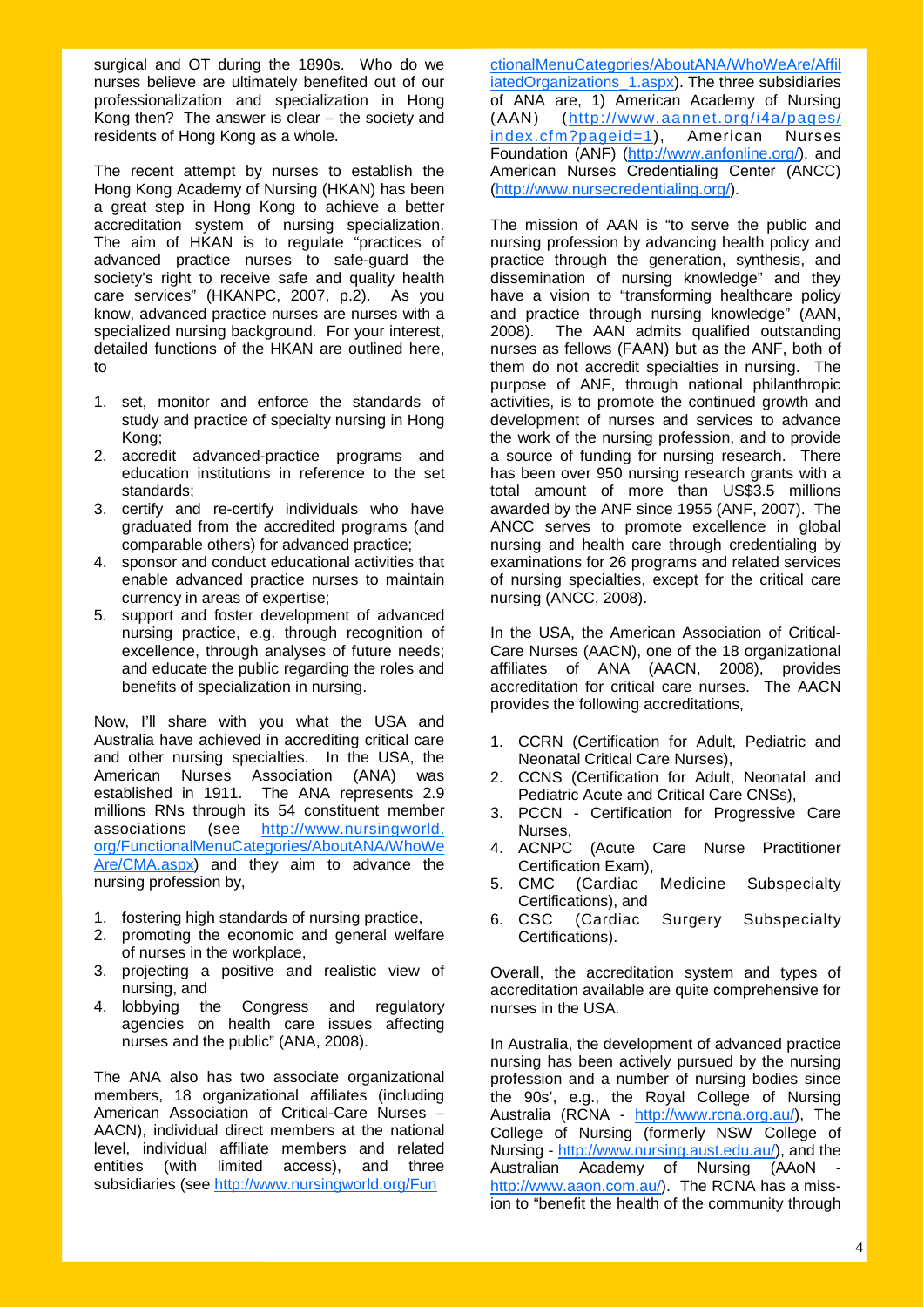promotion and recognition of professional excellence in nursing". It encompasses the excellence in nursing". continuing professional and policy development, and admits qualified nurses for the award of Fellowship (FRCNA). The College of Nursing aims to "lead the development of the profession in line with the changing needs of the community, trends in health service delivery and the aspirations of nursing professionals themselves" and it offers a wide range of post-graduate certificate courses in various fields/specialties of nursing. In Australia, qualified nurses can practise at a specialist or consultant level and the first landmark authorization of a nurse practitioner was made in Dec 2000. Up to 2005, there were 58 nurse/midwife practitioners in Australia (The Australian Nurse Practitioner Association, n.d.).

After the National Review of Nursing Education in 2002 for the decade of baccalaureate nursing education, the Australian Government appointed the nursing profession to establish The National Nursing and Nursing Education Taskforce (N<sup>3</sup>ET). The  $N^3$ ET aims to implement a number of recommendations raised in the aforesaid National Review of Nursing Education's report in order to drive major nursing education and workforce reforms  $(N^3ET, 2006a)$ . Six governance standards for specialist nursing and midwifery organizations were later developed in 2006 for the  $N^3$ ET (by the NNO, 2006), which "guide the practice of such organisations representing the interests of nursing and midwifery and to then use the standards to measure current compliance". And these standards are,

- 1. being clear about the organization's purposes and outcomes to the membership, stakeholders and wider community;
- 2. performing effectively and demonstrating accountability through clearly defined functions and roles;
- 3. promoting values for the whole organization and demonstrating the principles of sound governance;
- 4. taking lawful, informed, transparent decisions and managing risk;
- 5. developing the capacity and capability of the board/governing body to be effective; and
- 6. engaging the membership, stakeholders and wider community and making accountability real.

In that regard, a tool kit and a self-assessment tool were made available for different nursing fields to assess their status (see http://www.nnnet.gov.au/ downloads/nno\_tool\_kit.pdf). A national specialization framework with four elements was also proposed to guide the identification and definition of nursing specialties in Australia ( $N^3$ ET, 2006b). The framework includes,

- 1. the six criteria for a recognized national specialty as mentioned above;
- 2. identifying specialties (areas of practice that

meet the criteria);

- 3. the skills domains (common skill groups and attributes but may vary in knowledge bases); and
- 4. the practice strands (identifying the areas of practice that did not meet the full criteria for a national specialty).

Finally, 14 specialists with 10 skill domains and 52 practice strands were identified for the nursing profession in Australia (see Figure 1, p.5 in  $N^3$ ET, 2006b). The 14 specialties are Critical Care, Community Health, Education and Research, Emergency Care, Family Health, Gerontic Health, Health Care Planning & Management, Mental Health, Midwifery, Neurological Care, Oncology / Haematology Care, Paediatric Care, Peri-operative Care and Renal Care.

In conclusion, there is a world trend of specialization for nursing, and the accreditation of such specialization and advanced nursing practice. In the developed countries, different degrees of progress have been made and accreditation models established for specialties and the advanced practice of nursing. There is an essential need to have a collective and authorized body that regulates all the efforts in specialization and advanced practice accreditation of nursing in Hong Kong. As we have seen the journey being traveled by Australian nurses, the support of health ministry and systematic efforts in achieving such goal and accreditation are crucial. Advanced practising nurses include specialists of a specific nursing field but the works of advanced practice nurses and nurse practitioners are different. Therefore, there is also a need to establish the system and mechanism for registration and accreditation of specialists and nurse practitioners in nursing as the future development of the nursing profession in Hong Kong. To this end,

*It is those who concentrate on but one thing at a time who advance in this world. The great man or woman is the one who never steps outside his or her specialty or foolishly dissipates his or her individuality.*

> Og Mandino (1923-1996) American motivational author & speaker

Thank you.

**Reference**  Available upon request to the editor.



I) 醫學普通話班 (2009 / 7月 - 12月)

課程簡介 :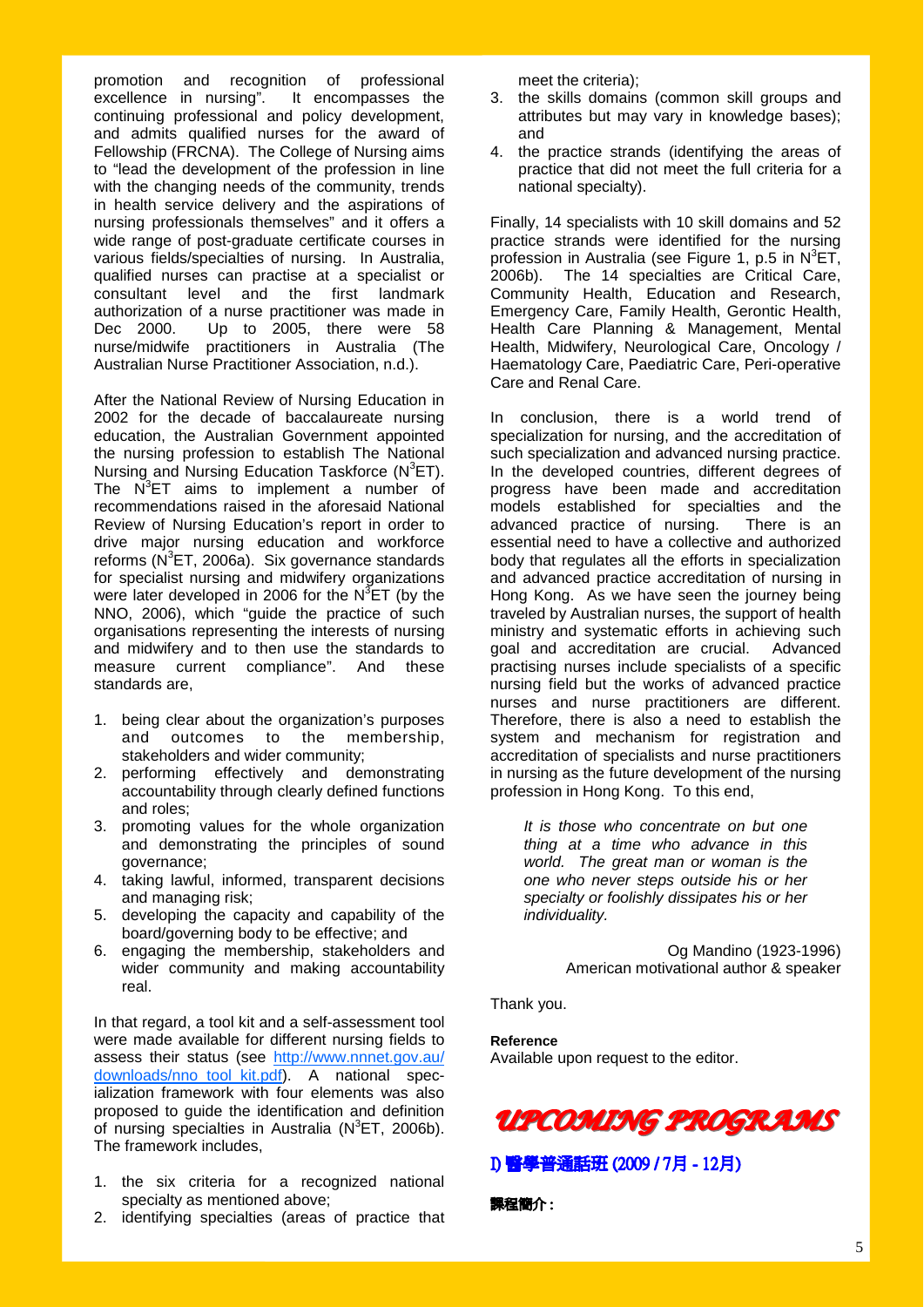香港醫療人員與內地人員交流日增,而從內地來港的人士 也大幅增加,需要應用普通話的機會也增多,但不是每位醫 療人員也講得一口流行普通話,特別是醫學名詞.本課程旨 在提高醫療人員的普通話溝通能力及技巧,特别針對醫療 人員如醫生,護士,物理治療師,接待員等等。

### 課程特色 :

- 1. 小组形色,學員有更多機會參與討論及學習 2. 內容豐富,包括:
	- 基礎拼音,拼讀等
	- 時事討論
	- 課本研讀
	- 日常及醫學會話
	- 醫學名詞及詞彙
- 3. 高效率,短時間內提高溝通能力
- 4. 實用性高, 可應用如日常工作中

### 上課日期 :

第二班: 月 7, 14, 21, 28日, 月 4, 11, 18, 25日 月 1, 8日 共10晚 (星期二)

第三班: 10月 6, 13, 20, 27日, 11月 3, 10, 17, 24日

12月 1, 8日 共10晚 (星期二)

### 上課時間 :

第二班至第三班逢星期二 晚上 六時 至九時

#### 上課地點 :

香港危重病學護士協會 (HKACCN) 香港灣仔道230號佳城大廈501室

### 人數 :

15-20人

### 講員 :

劉慧文老師 前浸會大學,香港中文大學,教肓學院普通話講師 現任香港公開大學普通話講師

### 教學語言 :

普通話為主,輔以廣東話

### 學費 :

- \$1500(會員), \$2000(非會員) 包括課本及補充材料
- 出席率達80%,可獲發本會之修讀證明書(CNE: 30分)

#### **Convenor :**

Ms. Frandia WONG , APN (W&UM), ICU / QMH

### **II) ECG Course for Beginners**

### **Course Objectives :**

- To enhance frontline nurses' knowledge on basic ECG concept and common arrhythmias.
- To promote the competence of frontline nurses in caring patients with common arrhythmias.

### **Target Group and Capacity:**

All nurses; 36 per class

### **Duration :**

Total 12 contact hours (2-hour lecture for 6 sessions)

### **Date and Time :**

ECG 2009-2 May 7, 14, 21, Jun 4, 11,18 ECG 2009-3 Aug 6, 13, 20, 27; Sep 3, 10 ECG 2009-4 Nov 5, 12, 19, 26; Dec 3, 10

All Thursday evenings for each identical course, 6:30 - 8:30 pm

### **Venue :**

**HKACCN** Rm 501, 5/F Great Smart Tower, 230 Wan Chai Road, Hong Kong

#### **Speakers :**

Nursing experts from critical care areas

### **Language medium :**

Both English & Cantonese

### **Award :**

- Certificate of Attendance will be issued for those who have 80% attendance
- Certificate of competition will be issued for those who have 80% attendance and pass the quiz (12 CNE Points)

### **Program Fee :**

HK\$1200 (Member), HK\$1800 (Non-member)

### **III) Elementary Critical Care Nursing ECCN Series Module 2 – 3**

This Elementary Critical Care Nursing (ECCN) Series is designed to enable frontline nurses to understand the basic concepts in the monitoring and management of critically ill patients in Critical Care Areas. It consists of 3 modules :

- Module 1: Respiratory Care **(Class commenced)**
- Module 2: Cardiovascular Care **(1 Jun 20 Jul 2009)**
- Module 3: Reno-Neuro-Trauma Care **(7 Sep 2 Nov 2009)**

(see http://www.medicine.org.hk/hkaccn/ activities.htm#m1 for details of the topics in each module)

#### **Target Group and Capacity :**

All nurses; 36 per module

#### **Duration of each Module :**

8 Mondays evenings (6:30 - 8:30 pm)

### **Venue :**

**HKACCN** Rm 501, 5/F Great Smart Tower, 230 Wan Chai Road, Hong Kong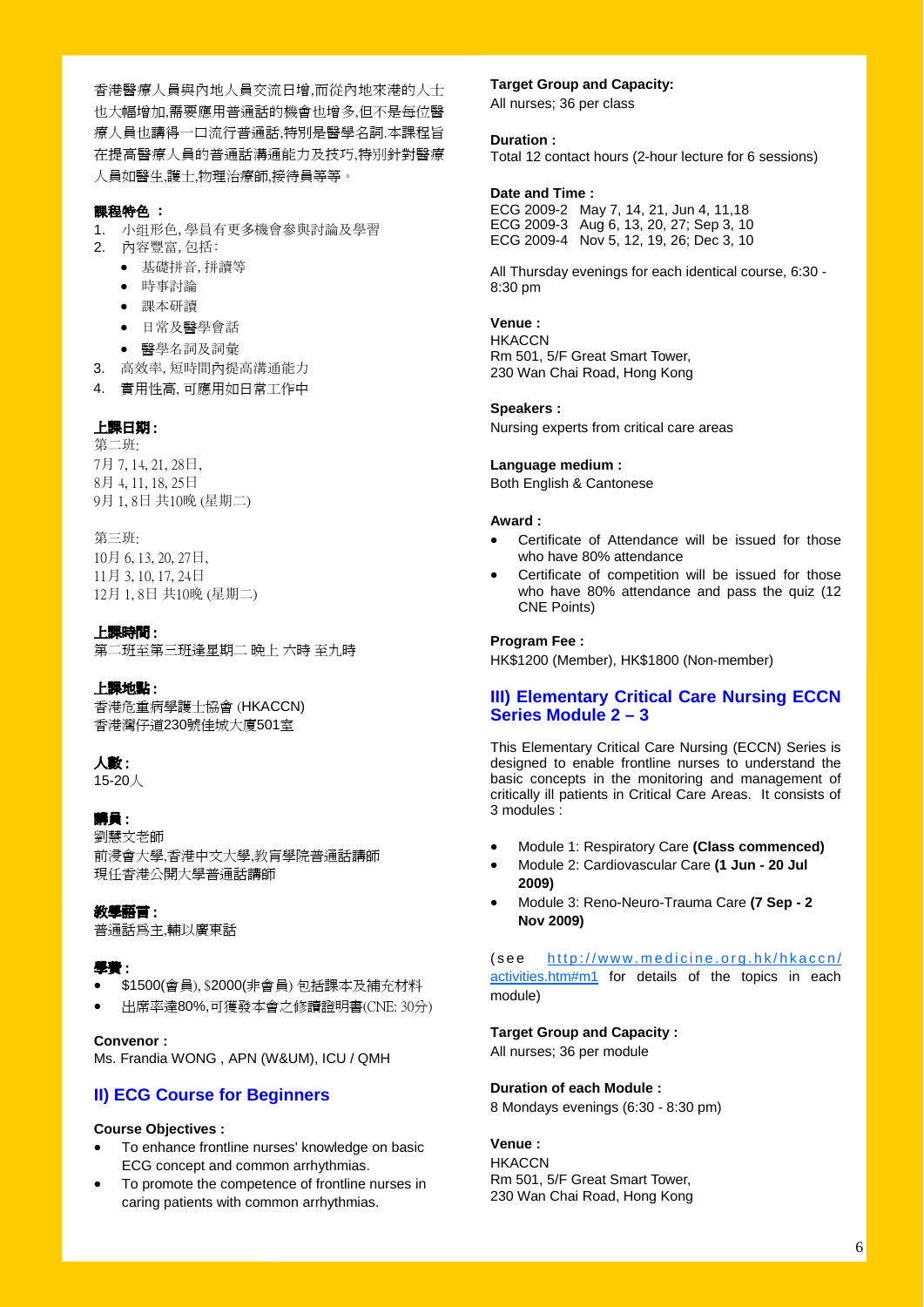### **Speakers :**

Nurse Specialists and APNs from critical care units

#### **Language medium :**

English & Cantonese (with English Handouts)

### **Award :**

Certificate of Completion for each Module will be issued to those who attended all the sessions and passed the quiz (16 CNE points)

### **Program Fee (per module):**

HK\$1600 (Member), HK\$2000 (Non-member)

### **IV) Auscultation Workshop**

This workshop is designed to help improving nurses' knowledge and skills in listening patients' heart and lung sounds.

### **Content :**

- 1. Lecture on cardiac auscultation
- 2. Lecture on lung auscultation

(2 hours per session)

### **Target Group and Capacity :**

All nurses; 30 per class



**HKACCN** Rm 501, 5/F Great Smart Tower, 230 Wan Chai Road, Hong Kong

### **Speaker :**

Dr. CHAN Wai Ming, Consultant AICU, Queen Mary Hospital

### **Language medium :**

Cantonese (English handouts)

### **Award :**

A Certificate of Attendance will be issued to those who attended the workshop (2 CNE Points)

### **Program Fee :**

With FREE stethoscope: HK\$600 (Member), HK\$900(Non-member)

Without free stethoscope: HK\$200 (Member), HK\$300 (Non-member)

### **VI) Basic Life Support and Advanced Cardiac Life Support Courses**

### **a) Basic Life Support (for Health Care Provider) (BLS – HCP) Course**

This BSL – HCP Course is organized by the HKACCN Ltd. The HKACCN Ltd is an official AHA training site under Laerdal International Training Center (ITC), which is the ITO of AHA CPR and ECC Course in Hong Kong,

### China and Macau.

### **Content :**

- CPR skills for all ages (adult, child, infant) according to AHA 2005 CPR Guidelines
- Ventilation with pocket mask and BVM
- Use of Automated External Defibrillator (AED)
- Foreign Body Airway Obstruction Management

### **Target Groups :**

- Health care providers, such as nurses, doctors, paramedics, and ambulance personnel
- Nursing and medical students
- Other interested personnel

### **Date and Time :**

8:30am – 1:00pm (a half-day program) 26 Apr; 9 or 23 May; 6 or 13 Jun; 11 or 18 Jul; 8 or 15 Aug; 12, 19 or 26 Sept; 10, 17 or 24 Oct; 7, 14 or 21 Nov; 5 or 12 Dec 2009

### **Venue :**

**TBA** 

### **Award :**

AHA BLS – HCP Course Completion Card – valid for 2 years (4 CNE points;  $2 - 7$  CME points)

### **Program Fee :**

HK\$400 (Member), HK\$600 (Non-member)

### **b) Advanced Cardiac Life Support (ACLS) Provider Course**

This Advanced Cardiac Life Support (ACLS) Provider Course is organized by the HKACCN Ltd.

The HKACCN Ltd is an official AHA training site under Laerdal International Training Center (ITC), which is the ITO of AHA CPR and ECC Course in Hong Kong, China and Macau.

#### **Content :**

- Adult CPR skills and use of AED (According to AHA 2005 CPR Guideline)
- Management of 10 core cases related to resuscitation including : Pulseless VT/VF, Asystole, PEA, bradycardia (Heart Block), Unstable Tachycardias, Stable Tachycardias, Respiratory Arrest, Acute Coronary Syndrome, and Acute Stroke.

### **Target Groups :**

- Health care providers, such as nurses, doctors, paramedics, and ambulance personnel
- Nursing and medical students
- Other interested personnel